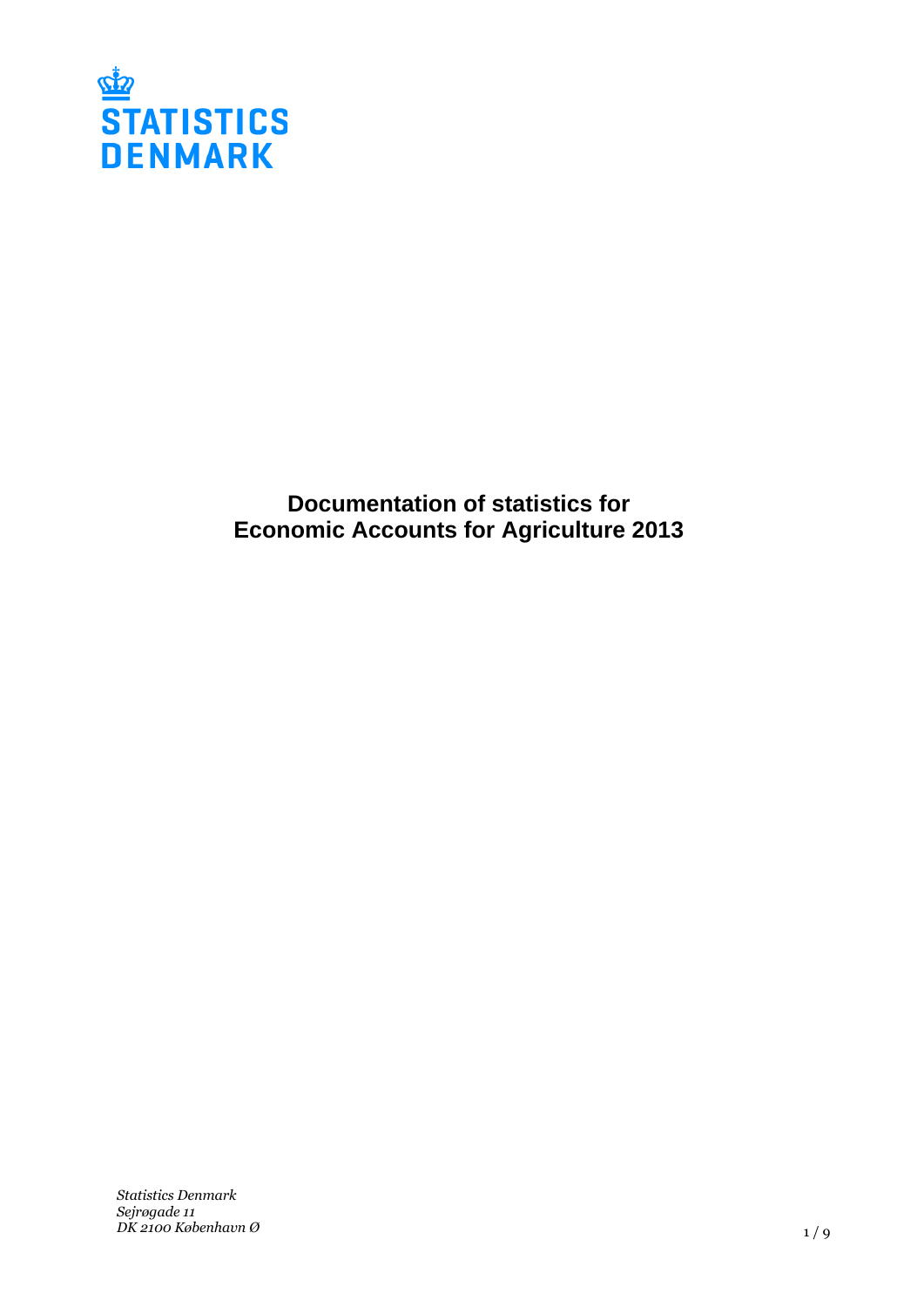

# **1 Introduction**

The purpose of the statistics is to compile the Economic Accounts for Agriculture (EAA) in a specific way. The accounts serve as input to the National Accounts. Economic Accounts for Agriculture exist back to at least 1935. Different attempts to calculate agricultural accounts backwards in time have been made, and a time series for Economic Accounts for Agriculture back to 1818 is published in the publication: *Svend Aage Hansen: Økonomisk vækst i Danmark II.* (Economic growth in Denmark). In the 1990s is was decided by EU to change to a gross approach, i.e. meaning that the value crops used at own or at other farms for feed should be included in as well output and input. From the year 2007 and onwards, regional figures are now available. These are the result of the Danish structural reform, which introduced regions to Denmark. As a result of this, Denmark now has to deliver EAA results on NUTS2-level, also referred to as regional figures.

# **2 Statistical presentation**

The Economic Accounts for Agriculture (EAA) form the basis of the agricultural part of the National Accounts. The bottom line of the statistics is the gross value added at factor prices, which measures the income available for the input of labour and capital, including depreciation, return to internal and debt capital, compensation of employees and return to the farmer.

## **2.1 Data description**

The Economic Accounts for Agriculture (EAA) form the basis of the agricultural part of the National Accounts. The bottom line of the statistics is the gross value added at factor prices, which measures the income available for the input of labour and capital, including depreciation, return to internal and debt capital, compensation of employees and return to the farmer.

The EAA can be split up into the following headings:

- Value of agricultural sales ex producer
- Income from agricultural services
- Income from inseparable non-agricultural secondary activities
- Value of changes in stocks
- Output of agricultural industry
- Intermediate consumption
- Gross value added at producer prices
- Subsidies and taxes on products<br>• Gross value added at basic prices
- Gross value added at basic prices
- General subsidies and taxes
- Gross value added at factor prices

### **2.2 Classification system**

Not applicable.

#### **2.3 Sector coverage**

Agriculture and horticulture.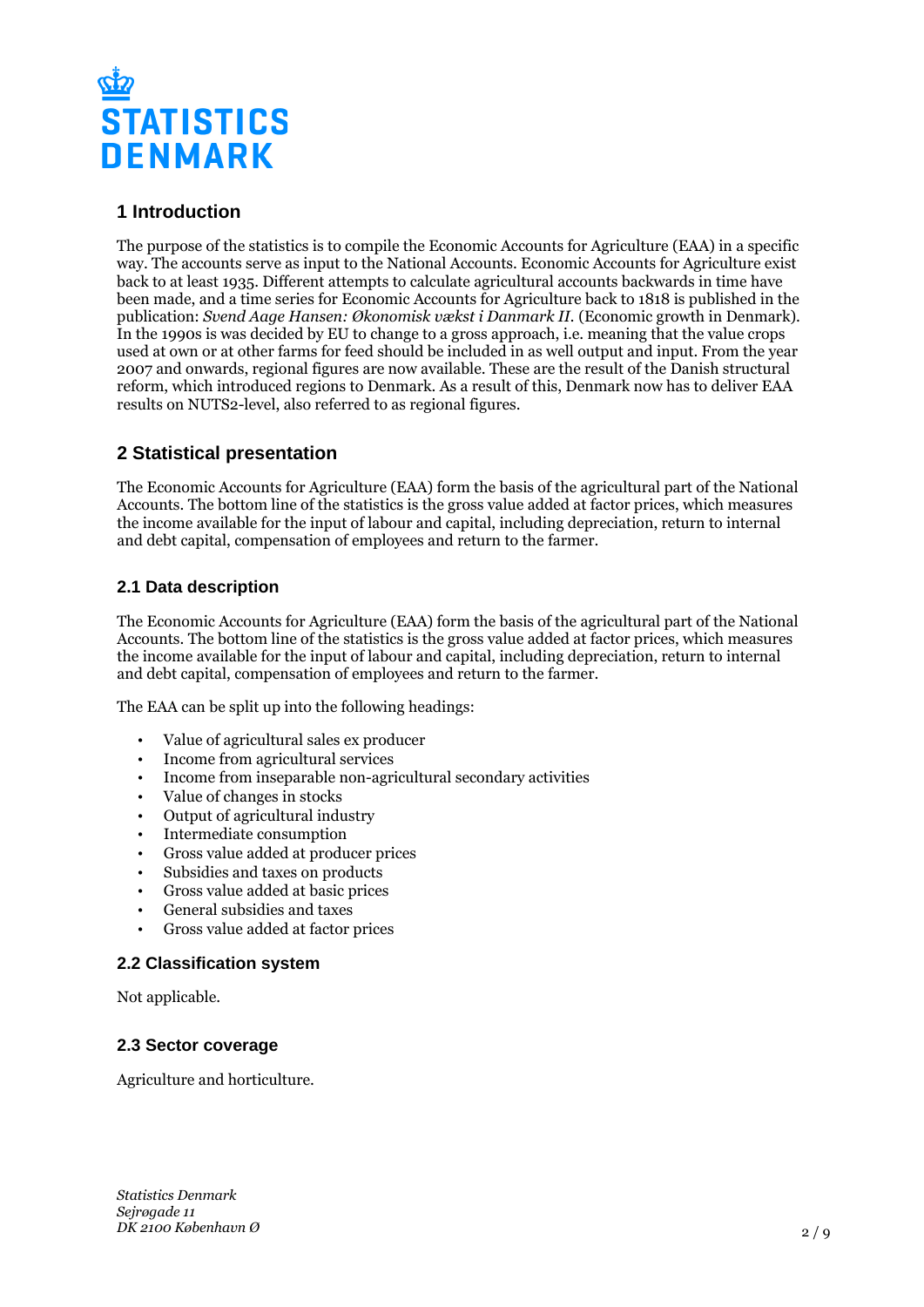

## **2.4 Statistical concepts and definitions**

Byg: Mio. kr.

Hvede: Mio. kr.

## **2.5 Statistical unit**

Published data only on national level.

### **2.6 Statistical population**

Denmark

#### **2.7 Reference area**

Denmark.

#### **2.8 Time coverage**

1990-

#### **2.9 Base period**

Not relevant for this statistic.

### **2.10 Unit of measure**

DKK million.

### **2.11 Reference period**

Yearly statistic, running from 1st of January-31st of December.

## **2.12 Frequency of dissemination**

Annual.

### **2.13 Legal acts and other agreements**

As mentioned above, the Economic Accounts for Agriculture use the results of several agricultural statistics compiled by Statistics Denmark, each one having their own legal authority to collect data. Please refer to the declarations of statistics for each of the statistics in question.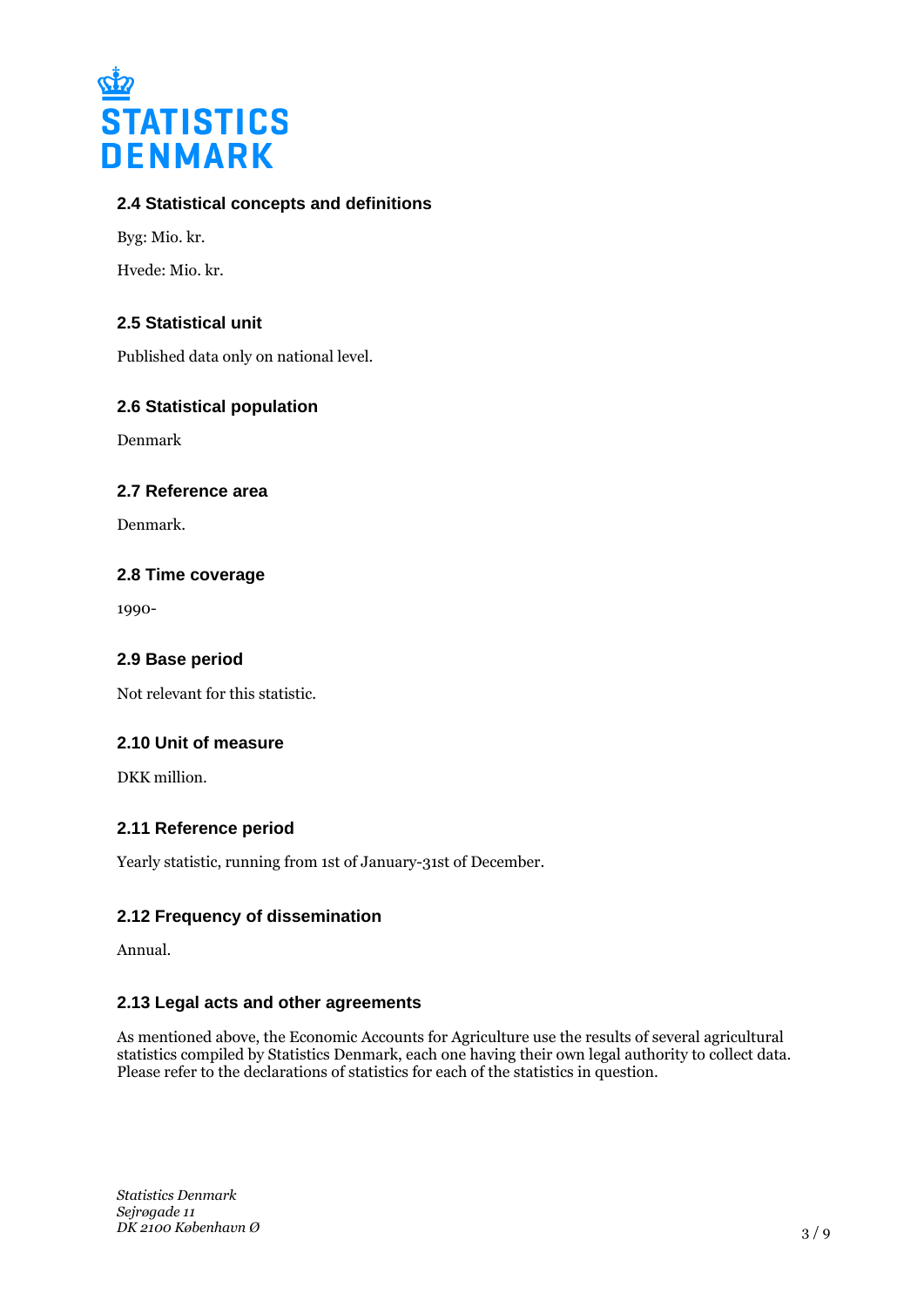

## **2.14 Cost and burden**

Not relevant in this survey.

## **2.15 Comment**

[Agricultural Economics](http://dst.dk/en/Statistik/emner/landbrug-gartneri-og-skovbrug/jordbrugets-oekonomi.aspx).

## **3 Statistical processing**

No statistical manipulation is taking place, as this is a statistic build on other statistics.

#### **3.1 Source data**

The Economic Accounts for Agriculture consist of data on values of agricultural production and intermediate consumption. In the production values results from a wide range of production statistics compiled by Statistics Denmark are used. These contain statistics from annual surveys on the harvest of cereals, rape and pulses and the harvest of grass and green fodder and ad hoc surveys of outdoor vegetables, greenhouse crops, fruit and berries. Furthermore, animal production statistics are used. Final information on sale products plus seeds, fertilizers, feed, pesticides etc, is based on data delivered from buyers and suppliers to farmers and from public authorities and information on prices on energy, maintenance, services and capital formation is based on the data used in Statistic Denmarks general statistics on prices. In calculating intermediate consumption several different statistics compiled by Statistics Denmark are used. These include statistics on production of compound feeds, statistics on supply and use of feed, statistics on the use of cereals and statistics on production and use of straw. Furthermore, a wide range of external sources are used including the Finance Act, information from the Directorate for Food, Fisheries and Agri-Business on subsidy payments to agriculture and agricultural accounts statistics from the Danish Research Institute of Food Economics.

### **3.2 Frequency of data collection**

Made up of many different sources, collected with widely different frequency from weekly to annual gathering.

#### **3.3 Data collection**

Not relevant for this statistic.

### **3.4 Data validation**

Work in progress.

#### **3.5 Data compilation**

Not relevant for this statistic.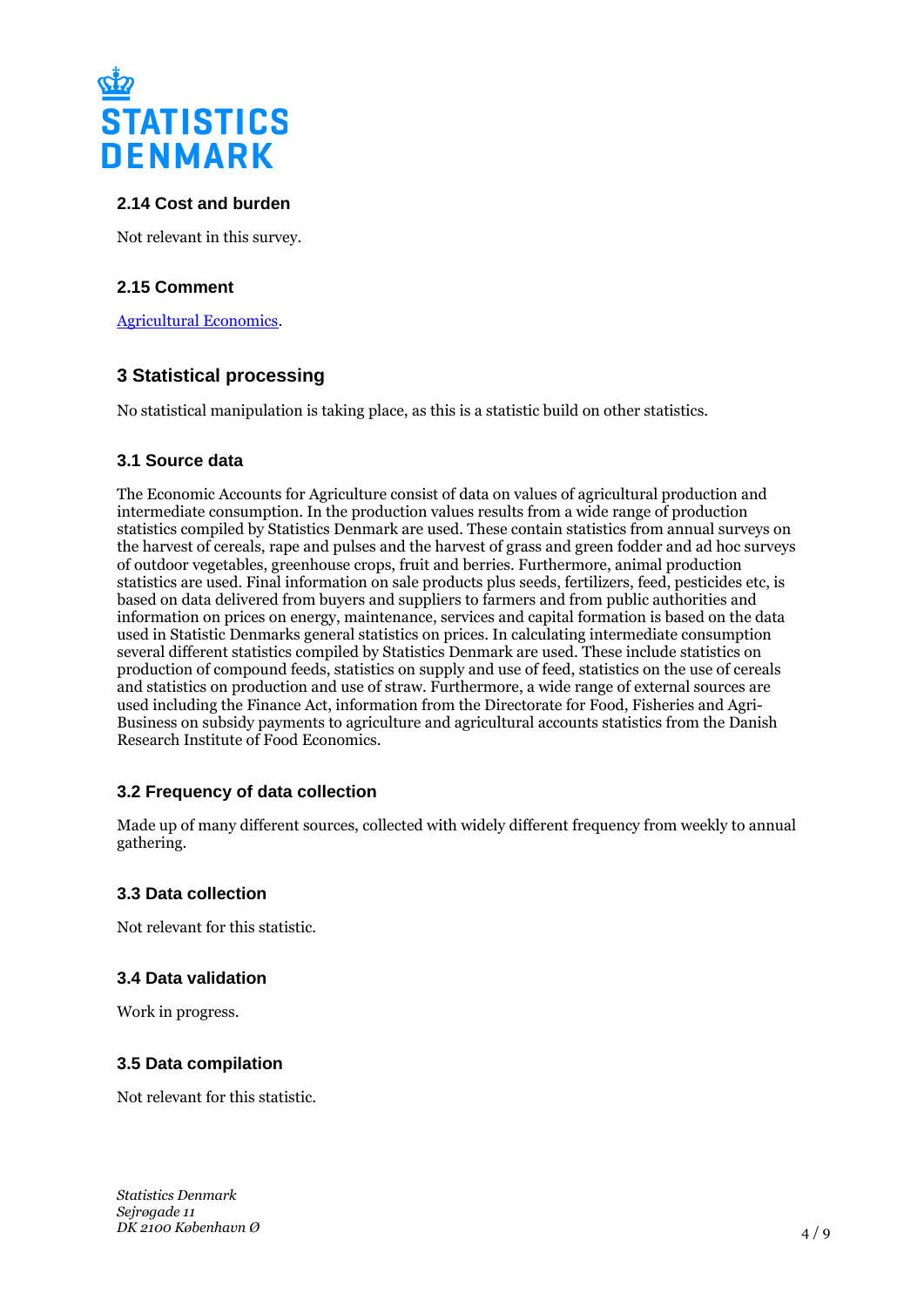

## **3.6 Adjustment**

Corrections are not made on data other than what has already been described in data validation and data processing.

# **4 Relevance**

Formålet med statistikken er at opgøre landbrugets bruttofaktorindkomst. Bruttofaktorindkomsten tjener bl.a. som input til opgørelsen af det samlede nationalregnskab. Opgørelser over landbrugets bruttofaktorindkomst findes tilbage til i hvert fald 1935.

### **4.1 User Needs**

The main users are the EU and agricultural organizations. c

### **4.2 User Satisfaction**

Not relevant for this statistic.

### **4.3 Data completeness rate**

In full compliance with all regulations and EU data deliverances.

## **5 Accuracy and reliability**

As the statistics are compiled on the basis of a wide range of agricultural statistics, a significant number of sources of statistical errors are present, including problems involved in providing fully representative reference periods. For a more precise statement of these, please refer to the declarations of contents for the statistics mentioned in item 0.6. On the other hand, a wide range of information is exact. This applies to, e.g. information from dairies and slaughterhouses, which have a great impact on the statistics. When the statistics are published, some figures for the most recent year are provisional and the statistical inaccuracy is thus greater than for previous years. Margins of statistical error are not calculated because the combination of several sources, including other statistics.

### **5.1 Overall accuracy**

The statistics are compiled on the basis of several different sources, each contributing with statistical inaccuracies. The overall accuracy, however, is considered to be reasonable. There is some statistical inaccuracies on regional level.

### **5.2 Sampling error**

Not relevant for this statistic.

### **5.3 Non-sampling error**

Not relevant for this statistic.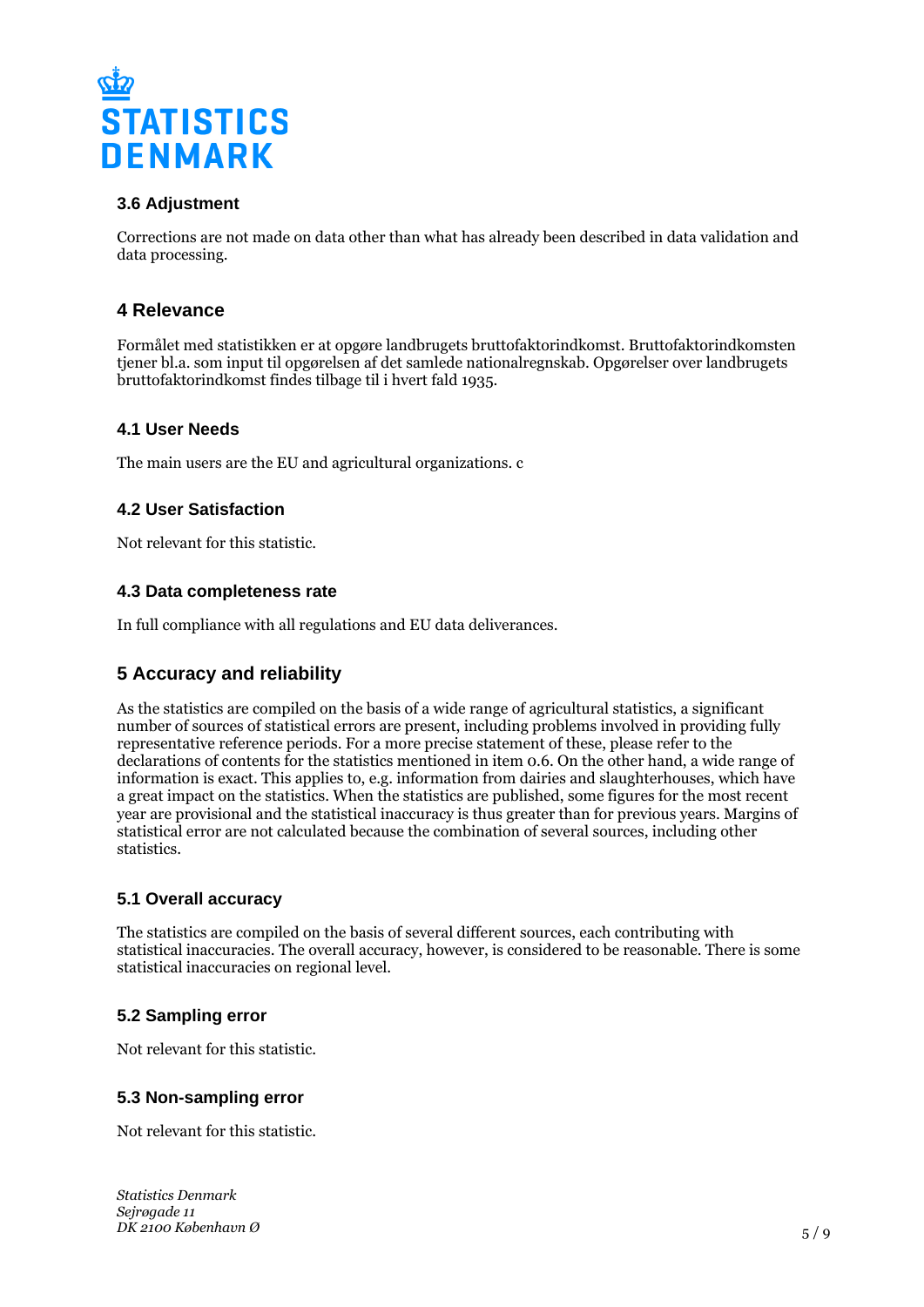

## **5.4 Quality management**

Statistics Denmark follows the recommendations on organisation and management of quality given in the Code of Practice for European Statistics (CoP) and the implementation guidelines given in the Quality Assurance Framework of the European Statistical System (QAF). A Working Group on Quality and a central quality assurance function have been established to continuously carry through control of products and processes.

### **5.5 Quality assurance**

Statistics Denmark follows the principles in the Code of Practice for European Statistics (CoP) and uses the Quality Assurance Framework of the European Statistical System (QAF) for the implementation of the principles. This involves continuous decentralized and central control of products and processes based on documentation following international standards. The central quality assurance function reports to the Working Group on Quality. Reports include suggestions for improvement that are assessed, decided and subsequently implemented.

### **5.6 Quality assessment**

The statistics are compiled on the basis of several different sources, each contributing with statistical inaccuracies. The overall accuracy, however, is considered to be reasonable. There is some statistical inaccuracies on regional level.

## **5.7 Data revision - policy**

Statistics Denmark revises published figures in accordance with the [Revision Policy for Statistics](https://www.dst.dk/en/OmDS/strategi-og-kvalitet/revisionspolitik.aspx)  [Denmark.](https://www.dst.dk/en/OmDS/strategi-og-kvalitet/revisionspolitik.aspx) The common procedures and principles of the Revision Policy are for some statistics supplemented by a specific revision practice.

### **5.8 Data revision practice**

Between the provisional and final statistics results may vary up to 3 percent. The last two years are subject to revisions.

## **6 Timeliness and punctuality**

Punctual. Published approximately 5 months after the end of the year.

### **6.1 Timeliness and time lag - final results**

The statistics are usually published in May.

### **6.2 Punctuality**

The date of publication may vary up to a month.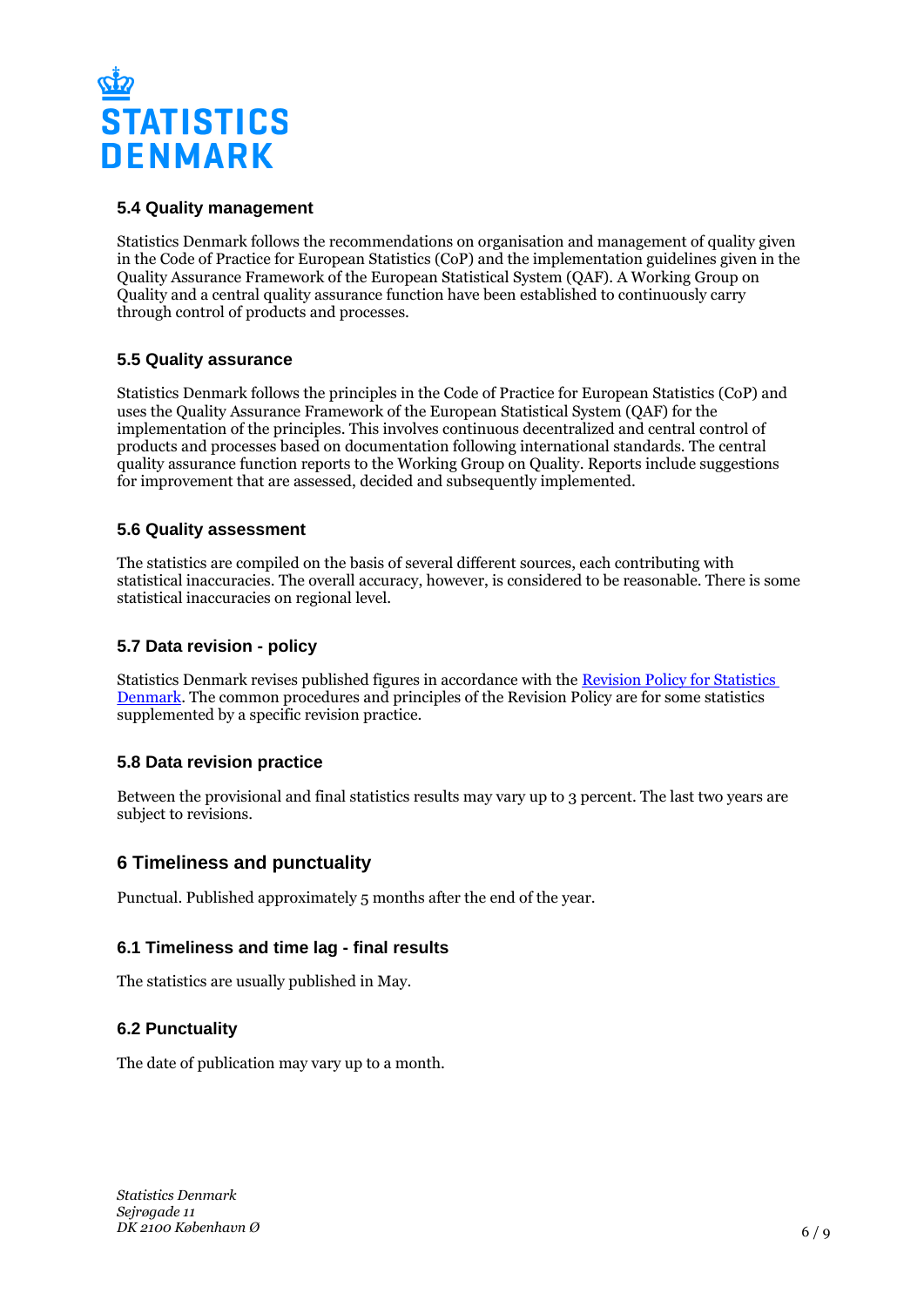

# **7 Comparability**

Comparable statistics on Ecomonic Accounts for Agriculture at annual level are available back to 1990.

## **7.1 Comparability - geographical**

Can be compared with the European Economic Account for Agriculture (EAA), where the internationally agreed methodology for the EAA is described in the Eurostat publication: Manual on the Economic Accounts for Agriculture and forestry EAA/EAF 07 (Rev. 2), Luxembourg 2010.

### **7.2 Comparability over time**

Comparable statistics on Ecomonic Accounts for Agriculture at annual level are available back to 1990. As a consequence of the implementation of the new methodology in the National Accounts, ESA 1995, a new compilation method for gross domestic product at factor cost in agriculture was implemented in 2000 in accordance with internationally agreed guidelines. In 2005, it was decided to include indirect bank charges as intermediate consumption. The statistics back to 1990 have been revised in accordance with the new methodology, and are available from Eurostat StatBank place country-region Denmark. Christmas trees are only accounted for from 1995 and onwards, following the recommendations of NACE rev.2. Except for indirect bank charges and secondary receipts, gross domestic product at factor cost has also been calculated the basis of the new methodology for the calendar years 1973-89. However, the new calculations are subject to some statistical uncertainty. Comparable statistics compiled in line with the previously applied methodology (before the revision in 2000) are available for the period 1975-98 for calendar years and for the period 1975/76- 1998/99, covering operation years.

### **7.3 Coherence - cross domain**

Examples of other statistics in the area are the annual publications "Agricultural Account Statistics" and "Horticultural Accounts Statistics" compiled by the Account statistics for Agriculture dealing with the economic results in agriculture at farm level.

### **7.4 Coherence - internal**

Work in progress.

## **8 Accessibility and clarity**

The statistics are published in *Nyt fra Danmarks Statistik* (News from Statistics Denmark) and in *Landbrug* (Agriculture) appearing in the series *Statistiske Efterretninger* (Statistical News) and in the annual publication *Agriculture*.

Tables available on www.statbank.dk

For EAA: LBFI1 / LBFPRIS / TILSKUD and LBF3

For regional figures: LBFI2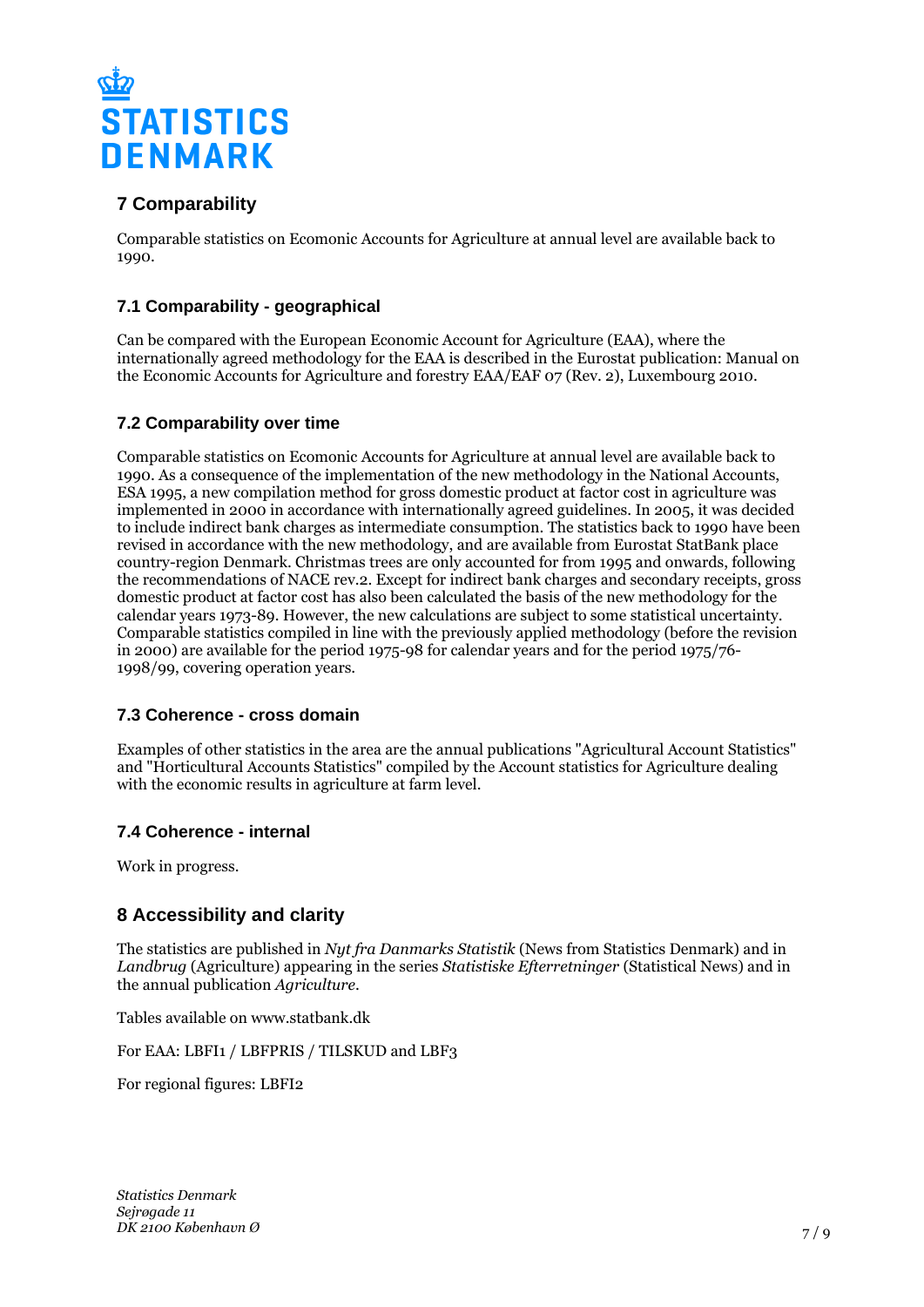

### **8.1 Release calendar**

The publication date appears in the release calendar. The date is confirmed in the weeks before.

#### **8.2 Release calendar access**

The Release Calender can be accessed on our English website: [Release Calender.](https://www.dst.dk/en/Statistik/offentliggoerelser.aspx)

#### **8.3 User access**

Statistics are always published at 8:00 a.m. at the day announced in the release calendar. No one outside of Statistics Denmark can access the statistics before they are published.

#### **8.4 News release**

[Agromonitary statistics.](https://www.dst.dk/en/Statistik/emner/landbrug-gartneri-og-skovbrug/jordbrugets-oekonomi.aspx)

#### **8.5 Publications**

[Agriculture in Denmark](https://www.dst.dk/en/Statistik/Publikationer/VisPub.aspx?cid=20699).

#### **8.6 On-line database**

[Agricultural economy](https://www.dst.dk/en/statistik/nyt/relateret.aspx?psi=196).

#### **8.7 Micro-data access**

Please contact the person responsible.

#### **8.8 Other**

Work in progress.

### **8.9 Confidentiality - policy**

[Statistics Denmark on Code of Statistics.](https://www.dst.dk/en/OmDS/lovgivning.aspx)

#### **8.10 Confidentiality - data treatment**

Individual products are discretioniced and left out of the publication.

#### **8.11 Documentation on methodology**

The internationally agreed methodology for the EAA is described in the Eurostat publication: Manual on the Economic Accounts for Agriculture and forestry EAA/EAF 97 (Rev. 1.1), Luxembourg 2000.